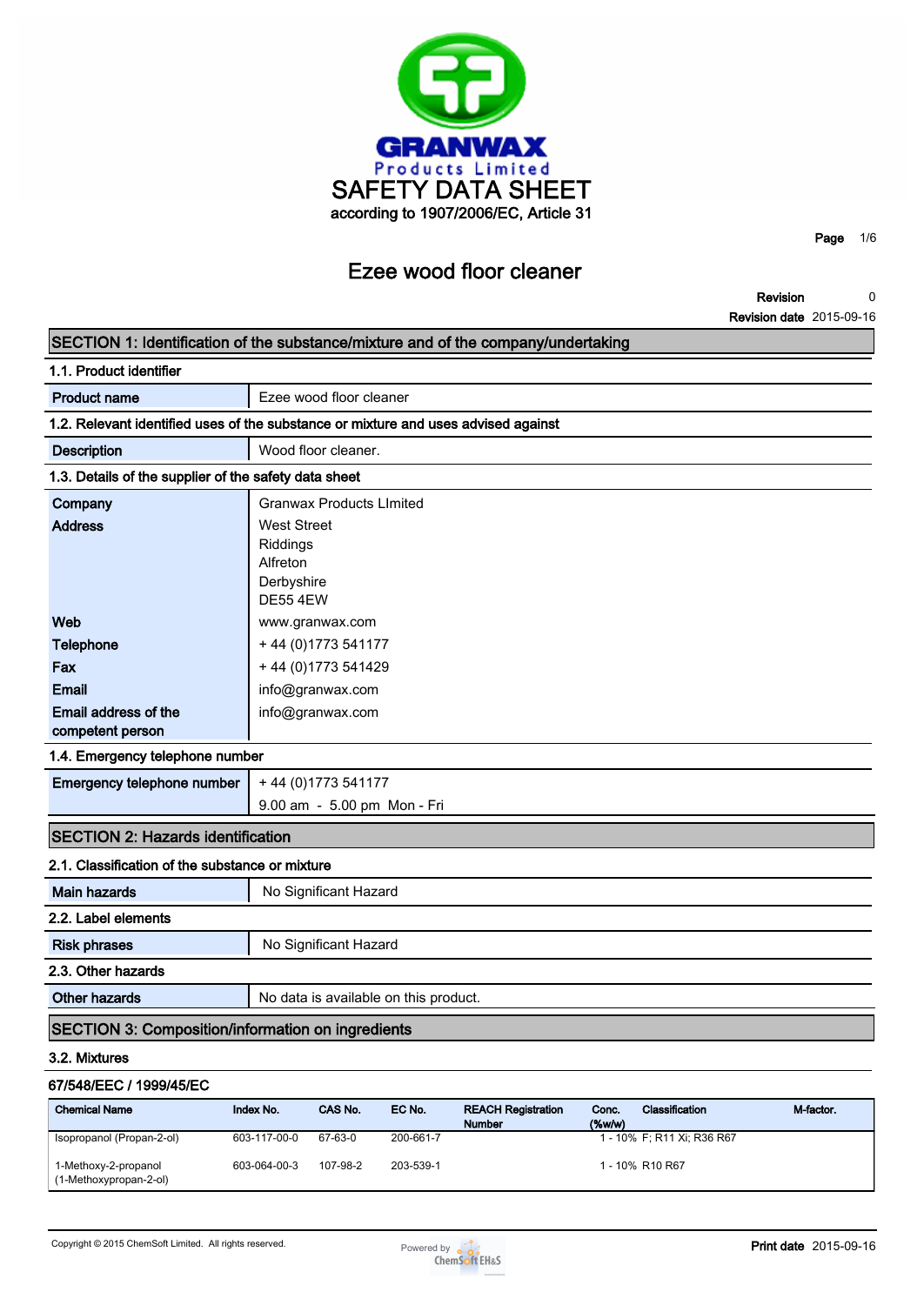#### **Revision 0**

**Revision date 2015-09-16**

# **3.2. Mixtures**

| EC 1272/2008 |  |
|--------------|--|
|--------------|--|

| <b>Chemical Name</b>                           | Index No.    | CAS No.  | EC No.    | <b>REACH Registration</b><br><b>Number</b> | Conc.<br>$(\%w/w)$ | Classification                                                      | M-factor. |
|------------------------------------------------|--------------|----------|-----------|--------------------------------------------|--------------------|---------------------------------------------------------------------|-----------|
| Isopropanol (Propan-2-ol)                      | 603-117-00-0 | 67-63-0  | 200-661-7 |                                            |                    | 1 - 10% Flam. Lig. 2: H225; Eye Irrit.<br>2: H319; STOT SE 3: H336; |           |
| 1-Methoxy-2-propanol<br>(1-Methoxypropan-2-ol) | 603-064-00-3 | 107-98-2 | 203-539-1 |                                            |                    | 1 - 10% Flam. Lig. 3: H226; STOT SE<br>3: H336:                     |           |

## **SECTION 4: First aid measures**

## **4.1. Description of first aid measures**

| <b>Inhalation</b>                       | Move the exposed person to fresh air.                                                           |  |  |
|-----------------------------------------|-------------------------------------------------------------------------------------------------|--|--|
| Eye contact                             | Rinse immediately with plenty of water for 15 minutes holding the eyelids open.                 |  |  |
| <b>Skin contact</b>                     | Wash off immediately with plenty of soap and water. Remove contaminated clothing.               |  |  |
| Ingestion                               | DO NOT INDUCE VOMITING.                                                                         |  |  |
|                                         | 4.2. Most important symptoms and effects, both acute and delayed                                |  |  |
| Inhalation                              | Inhalation may cause coughing, tightness of the chest and irritation of the respiratory system. |  |  |
| Eye contact                             | May cause irritation to eyes.                                                                   |  |  |
| <b>Skin contact</b>                     | May cause irritation to skin.                                                                   |  |  |
| Ingestion                               | Ingestion may cause nausea and vomiting.                                                        |  |  |
|                                         | 4.3. Indication of any immediate medical attention and special treatment needed                 |  |  |
| Inhalation                              | If you feel unwell, seek medical advice (show the label where possible).                        |  |  |
| Eye contact                             | Seek medical attention.                                                                         |  |  |
| <b>Skin contact</b>                     | Seek medical attention if irritation or symptoms persist.                                       |  |  |
| Ingestion                               | If you feel unwell, seek medical advice (show the label where possible).                        |  |  |
| <b>SECTION 5: Firefighting measures</b> |                                                                                                 |  |  |
| - - - - - - - -                         |                                                                                                 |  |  |

#### **5.1. Extinguishing media**

**Use extinguishing media appropriate to the surrounding fire conditions.**

## **5.2. Special hazards arising from the substance or mixture**

**Burning produces irritating, toxic and obnoxious fumes.**

## **5.3. Advice for firefighters**

**Wear self contained breathing apparatus and protective clothing.**

## **SECTION 6: Accidental release measures**

## **6.1. Personal precautions, protective equipment and emergency procedures**

**Ensure adequate ventilation of the working area. Avoid contact with skin and eyes.**

## **6.2. Environmental precautions**

**Do not allow product to enter drains. Prevent further spillage if safe.**

## **6.3. Methods and material for containment and cleaning up**

**Transfer to suitable, labelled containers for disposal. Clean spillage area thoroughly with plenty of water.**

# **6.4. Reference to other sections**

**See section 8. EXPOSURE CONTROLS / PERSONAL PROTECTION for further information. See section 13. DISPOSAL CONSIDERATIONS for further information.**

# **SECTION 7: Handling and storage**

#### **7.1. Precautions for safe handling**

**Ensure adequate ventilation of the working area. Avoid contact with eyes and skin. Adopt best** 

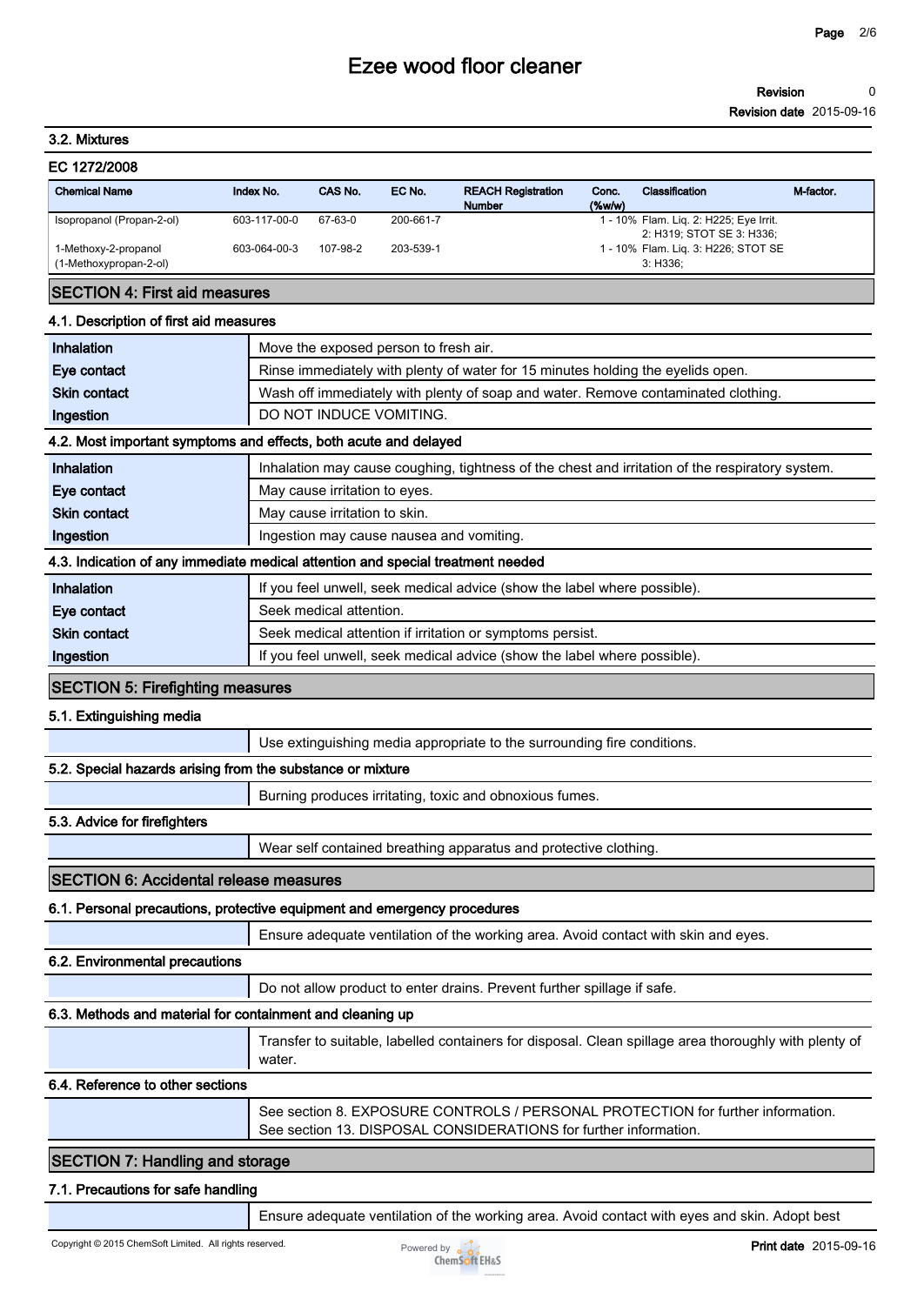| 7.1. Precautions for safe handling                                |                                                                                                                            |  |  |
|-------------------------------------------------------------------|----------------------------------------------------------------------------------------------------------------------------|--|--|
|                                                                   | Manual Handling considerations when handling, carrying and dispensing.                                                     |  |  |
| 7.2. Conditions for safe storage, including any incompatibilities |                                                                                                                            |  |  |
|                                                                   | Keep containers tightly closed. Keep in a cool, dry, well ventilated area. Store in correctly labelled<br>containers.      |  |  |
| 7.3. Specific end use(s)                                          |                                                                                                                            |  |  |
|                                                                   | See section 1.2. Relevant identified uses of the substance or mixture and uses advised against for<br>further information. |  |  |

# **SECTION 8: Exposure controls/personal protection**

# **8.1. Control parameters**

|                                                | Occupational exposure controls.                  |                                                    |  |
|------------------------------------------------|--------------------------------------------------|----------------------------------------------------|--|
| 8.1.1. Exposure Limit Values                   |                                                  |                                                    |  |
| 1-Methoxy-2-propanol<br>(1-Methoxypropan-2-ol) | WEL 8-hr limit ppm: 100                          | WEL 8-hr limit mg/m3: 375                          |  |
|                                                | WEL 15 min limit ppm: 150                        | WEL 15 min limit mg/m3: 560                        |  |
|                                                | WEL 8-hr limit mg/m3 total -<br>inhalable dust:  | WEL 15 min limit mg/m3 total -<br>inhalable dust:  |  |
|                                                | WEL 8-hr limit mg/m3 total -<br>respirable dust: | WEL 15 min limit mg/m3 total -<br>respirable dust: |  |
| Isopropanol (Propan-2-ol)                      | WEL 8-hr limit ppm: 400                          | WEL 8-hr limit mg/m3: 999                          |  |
|                                                | WEL 15 min limit ppm: 500                        | <b>WEL 15 min limit mg/m3: 1250</b>                |  |
|                                                | WEL 8-hr limit mg/m3 total -<br>inhalable dust:  | WEL 15 min limit mg/m3 total -<br>inhalable dust:  |  |
|                                                | WEL 8-hr limit mg/m3 total -<br>respirable dust: | WEL 15 min limit mg/m3 total -<br>respirable dust: |  |

### **8.2. Exposure controls**

| 8.2.1. Appropriate engineering<br>controls  | Ensure adequate ventilation of the working area.     |
|---------------------------------------------|------------------------------------------------------|
| 8.2.2. Individual protection<br>measures    | Wear protective clothing.                            |
| Eye / face protection                       | Approved safety goggles.                             |
| Skin protection -                           | Wear suitable gloves.                                |
| Handprotection                              |                                                      |
| Skin protection - Other                     | Wear suitable protective clothing.                   |
| <b>Respiratory protection</b>               | Wear suitable respiratory equipment when necessary.  |
| Occupational exposure                       | Keep away from food, drink and animal feedingstuffs. |
| controls                                    |                                                      |
| $CCTOMO$ , Dhugical and chamical proportion |                                                      |

# **SECTION 9: Physical and chemical properties**

**9.1. Information on basic physical and chemical properties**

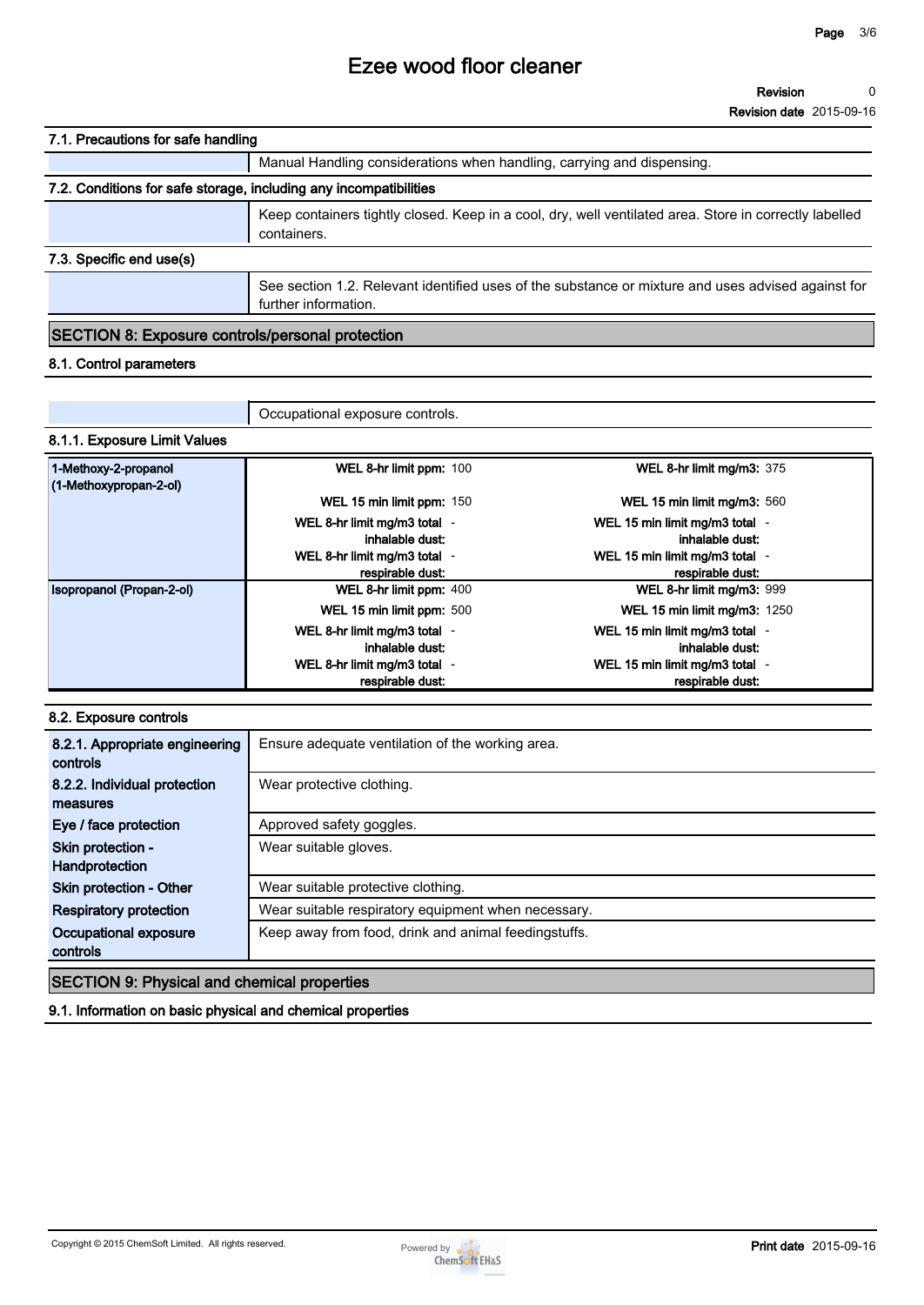### **9.1. Information on basic physical and chemical properties**

| Appearance                                    | - Liquid                                       |
|-----------------------------------------------|------------------------------------------------|
| Colour                                        | - Clear                                        |
|                                               | <b>Odour</b> - Perfumes                        |
|                                               | Odour threshold   No data available            |
|                                               | $pH$ $\approx 7.5$                             |
|                                               | Melting point   No data available              |
|                                               | Freezing Point   No data available             |
| Initial boiling point   No data available     |                                                |
|                                               | Flash point   No data available                |
|                                               | <b>Evaporation rate</b> No data available      |
| Flammability (solid, gas) No data available   |                                                |
|                                               | Vapour pressure   No data available            |
|                                               | Vapour density   No data available             |
|                                               | Relative density $\pm 0.997$ (H2O = 1 @ 20 °C) |
|                                               | Fat Solubility   No data available             |
| Partition coefficient   No data available     |                                                |
| Autoignition temperature   No data available  |                                                |
|                                               | Viscosity   No data available                  |
| Explosive properties   No data available      |                                                |
| <b>Oxidising properties</b> No data available |                                                |
| Solubility                                    | - Soluble in water                             |

# **9.2. Other information**

|                                             | <b>Conductivity</b> No data available |
|---------------------------------------------|---------------------------------------|
|                                             | Surface tension   No data available   |
|                                             | Gas group   No data available         |
|                                             | Benzene Content   No data available   |
|                                             | Lead content No data available        |
| VOC (Volatile organic No data available     |                                       |
| compounds)                                  |                                       |
| <b>SECTION 10: Stability and reactivity</b> |                                       |

#### **10.1. Reactivity**

| 17. 1. 190000111                             |                                       |  |
|----------------------------------------------|---------------------------------------|--|
|                                              | Stable under normal conditions.       |  |
| 10.2. Chemical stability                     |                                       |  |
|                                              | Stable under normal conditions.       |  |
| 10.3. Possibility of hazardous reactions     |                                       |  |
|                                              | No data is available on this product. |  |
| 10.4. Conditions to avoid                    |                                       |  |
|                                              | No data is available on this product. |  |
| 10.5. Incompatible materials                 |                                       |  |
|                                              | No data is available on this product. |  |
| 10.6. Hazardous decomposition products       |                                       |  |
|                                              | No data is available on this product. |  |
| <b>SECTION 11: Toxicological information</b> |                                       |  |
| 11.1. Information on toxicological effects   |                                       |  |
| Skin corrosion/irritation                    | May cause irritation to skin.         |  |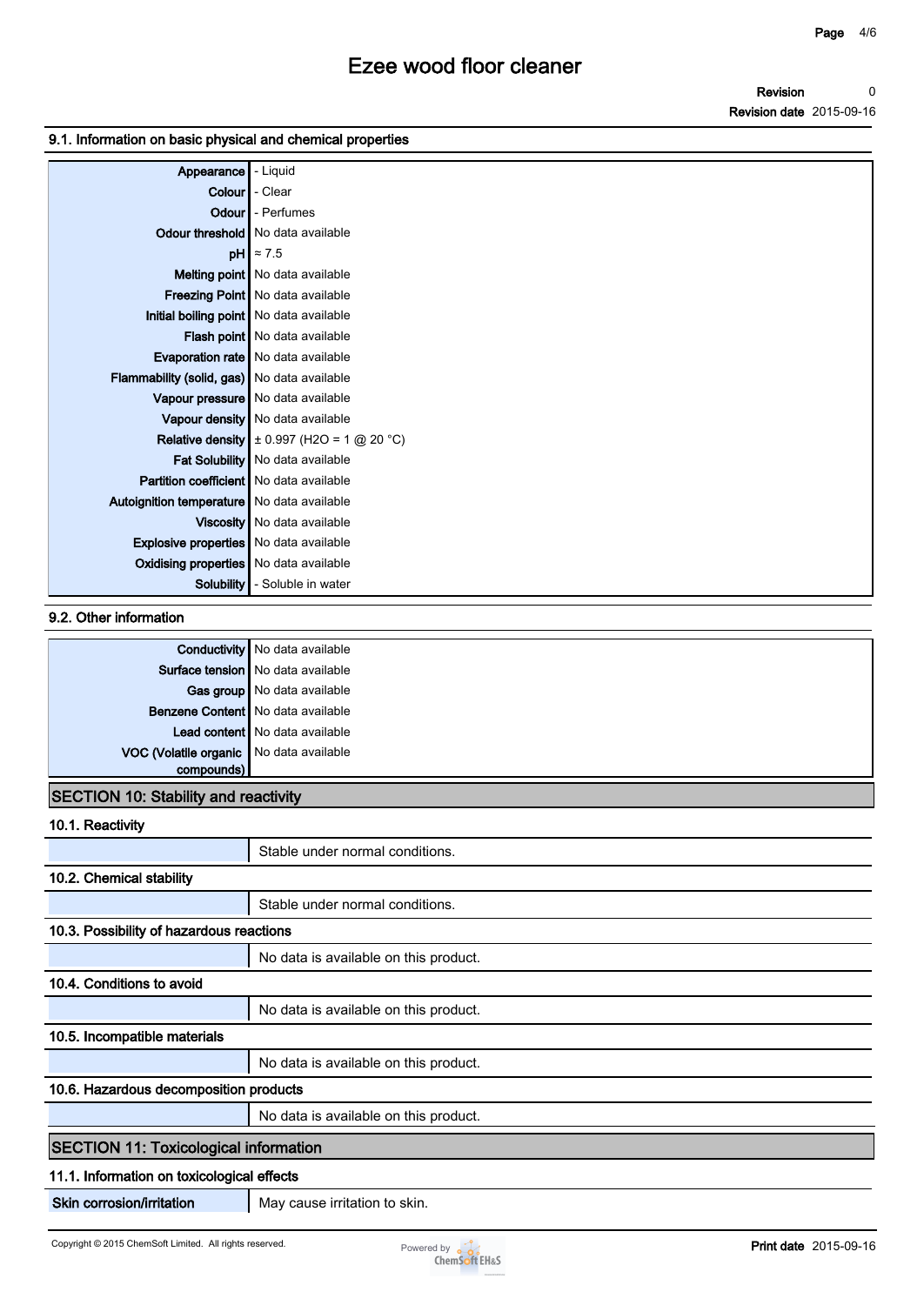**0**

**Revision**

# **Ezee wood floor cleaner**

|                                            | <b>Revision date 2015-09-16</b>                                                |
|--------------------------------------------|--------------------------------------------------------------------------------|
| 11.1. Information on toxicological effects |                                                                                |
| Serious eye damage/irritation              | May cause irritation to eyes.                                                  |
| 11.1.4. Toxicological Information          |                                                                                |
|                                            | No data available                                                              |
| <b>SECTION 12: Ecological information</b>  |                                                                                |
| 12.2. Persistence and degradability        |                                                                                |
|                                            | No data is available on this product.                                          |
| 12.3. Bioaccumulative potential            |                                                                                |
|                                            |                                                                                |
|                                            | No data is available on this product.                                          |
| <b>Partition coefficient</b>               |                                                                                |
|                                            | Ezee wood floor cleaner No data available                                      |
| 12.4. Mobility in soil                     |                                                                                |
|                                            | No data is available on this product.                                          |
| 12.5. Results of PBT and vPvB assessment   |                                                                                |
|                                            | No data is available on this product.                                          |
| 12.6. Other adverse effects                |                                                                                |
|                                            | No data is available on this product.                                          |
| <b>SECTION 13: Disposal considerations</b> |                                                                                |
| 13.1. Waste treatment methods              |                                                                                |
|                                            | Dispose of in compliance with all local and national regulations.              |
| <b>SECTION 14: Transport information</b>   |                                                                                |
| 14.1. UN number                            |                                                                                |
|                                            | The product is not classified as dangerous for carriage.                       |
| 14.2. UN proper shipping name              |                                                                                |
|                                            | The product is not classified as dangerous for carriage.                       |
| 14.3. Transport hazard class(es)           |                                                                                |
|                                            | The product is not classified as dangerous for carriage.                       |
| 14.4. Packing group                        |                                                                                |
|                                            | The product is not classified as dangerous for carriage.                       |
| 14.5. Environmental hazards                |                                                                                |
|                                            | The product is not classified as dangerous for carriage.                       |
| 14.6. Special precautions for user         |                                                                                |
|                                            | The product is not classified as dangerous for carriage.                       |
|                                            | No data is available on this product.                                          |
|                                            | 14.7. Transport in bulk according to Annex II of MARPOL 73/78 and the IBC Code |
|                                            | The product is not classified as dangerous for carriage.                       |
|                                            | No data is available on this product.                                          |
| <b>SECTION 15: Regulatory information</b>  |                                                                                |

**15.1. Safety, health and environmental regulations/legislation specific for the substance or mixture**